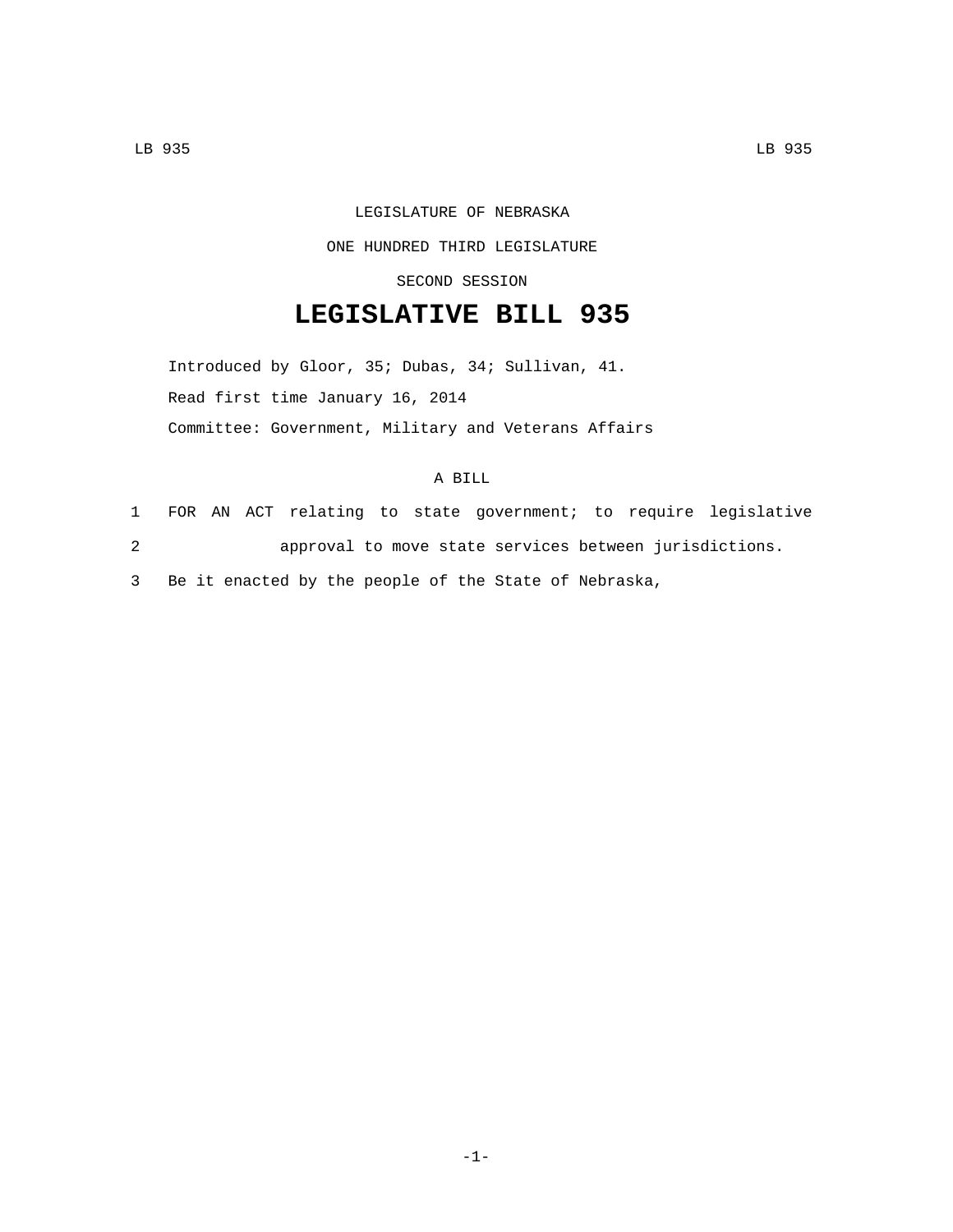| $\mathbf 1$ | Section 1. $(1)$ A state agency that seeks to move a state            |
|-------------|-----------------------------------------------------------------------|
| 2           | service from one jurisdiction to another jurisdiction that is         |
| 3           | projected to cost or have a fiscal impact of fifteen million dollars  |
| 4           | or more shall submit the following information to the Executive Board |
| 5           | of the Legislative Council: (a) A description of the proposed move,   |
| 6           | (b) justification for the proposed move, (c) a review of the long-    |
| 7           | term cost, if any, (d) measurable goals for improving the quality of  |
| 8           | the service, (e) an assessment of the feasibility of alternatives     |
| 9           | within the state agency to moving the service, (f) any known or       |
| 10          | foreseeable legal, environmental, or other issues related to the      |
| 11          | proposed move, and (g) a description of economic development efforts  |
| 12          | that will be undertaken to use any facility abandoned by the move or  |
| 13          | to create new economic activity for the jurisdiction from which the   |
| 14          | service is moved.                                                     |
| 15          | (2) In calculating the long-term cost under subsection                |
| 16          | (1) of this section, the state agency shall project, for twelve       |
| 17          | months and for sixty months, the following:                           |
| 18          | (a) Direct costs of providing the state service in the                |
| 19          | new jurisdiction and of moving from the other jurisdiction;           |
| 20          | (b) Indirect costs of providing the state service in the              |
| $21\,$      | new jurisdiction and of moving from the other jurisdiction;           |
| 22          | (c) Any continuing or transitional costs of providing the             |
| 23          | state service in the new jurisdiction and of moving from the other    |
| 24          | jurisdiction;                                                         |
| 25          | (d) Additional costs of providing the state service in                |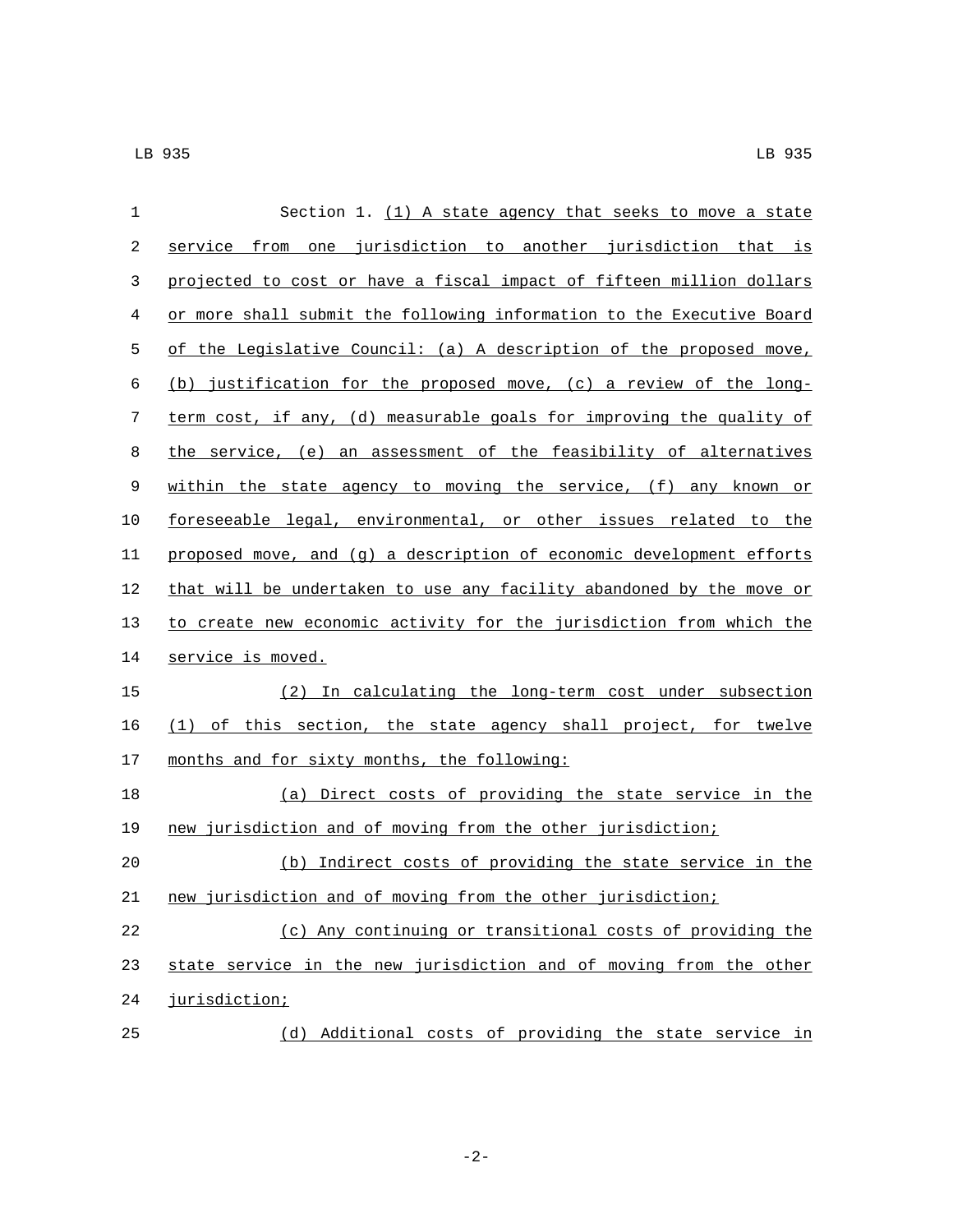| 1  | the new jurisdiction or in the other jurisdiction; and                |
|----|-----------------------------------------------------------------------|
| 2  | (e) Capital construction costs.                                       |
| 3  | (3) The chairperson of the executive board or a committee             |
| 4  | staff person of the executive board shall refer the information       |
| 5  | submitted pursuant to subsection (1) of this section to the           |
| 6  | chairperson of the standing committee of the Legislature which has    |
| 7  | subject matter jurisdiction over the state service to be moved. The   |
| 8  | standing committee shall (a) investigate the proposed move and (b)    |
| 9  | hold a hearing. The standing committee shall introduce a resolution   |
| 10 | that approves, disapproves, or takes no position on moving the state  |
| 11 | service.                                                              |
| 12 | (4) Any move of a state service subject to this section               |
| 13 | shall be approved by the Legislature prior to implementation. If the  |
| 14 | Legislature approves the move by resolution or takes no position on   |
| 15 | the move, the state agency may move the state service as described in |
| 16 | the information submitted pursuant to subsection (1) of this section. |
| 17 | If the Legislature disapproves of the move by resolution, the state   |
| 18 | agency shall not move the state service.                              |
| 19 | (5) For purposes of this section:                                     |
| 20 | Jurisdiction means a county, city, or village;<br>(a)                 |
| 21 | (b) State agency means any agency, board, or commission               |
| 22 | of this state other than the University of Nebraska, the Nebraska     |
| 23 | state colleges, the courts, the Legislature, or any officer or state  |
| 24 | agency established by the Constitution of Nebraska; and               |
| 25 | (c) State service means the provision of any governmental             |

-3-